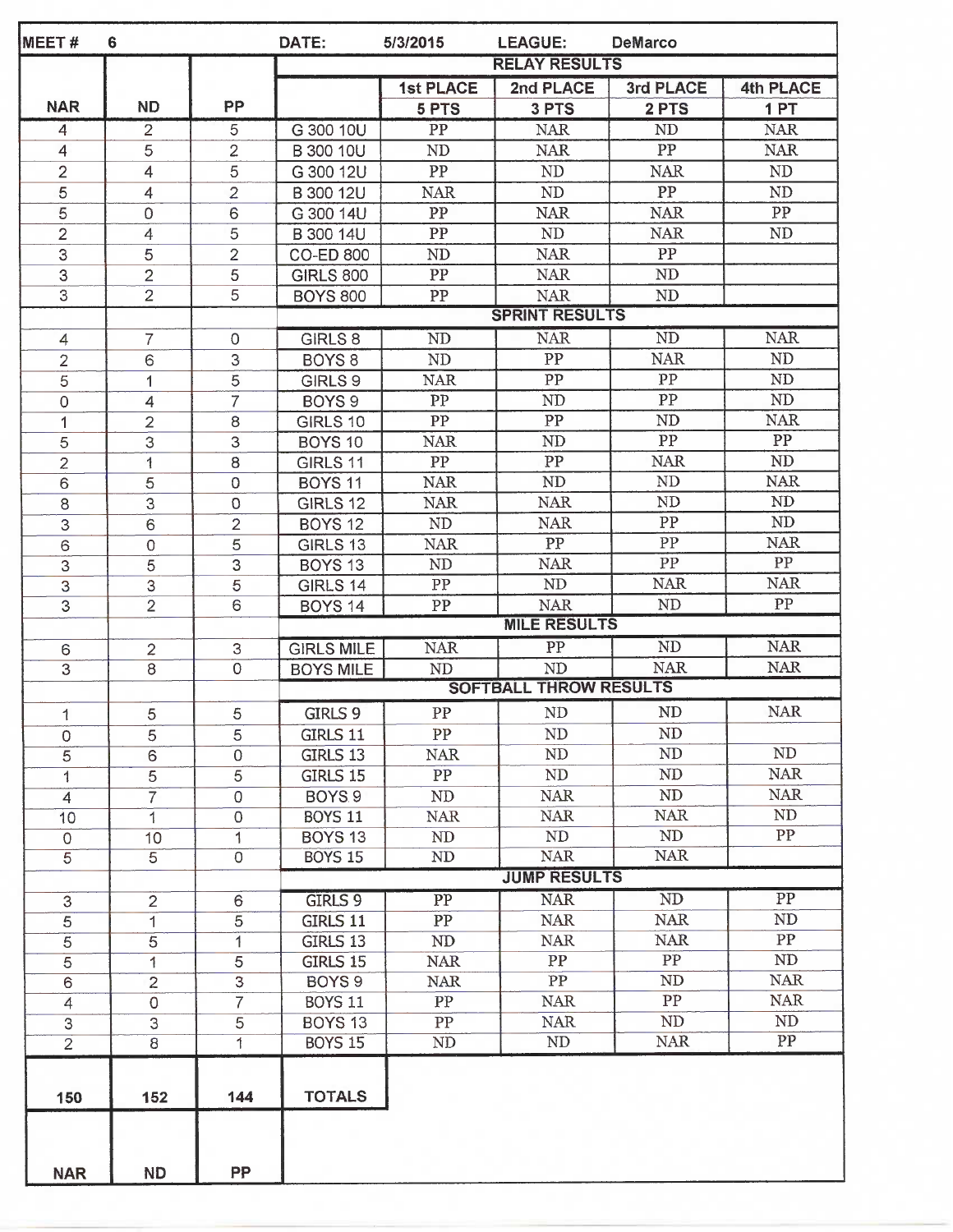|                   |                     |                           |                        | TRACK SHEET 300 RELAYS MEET # 6 DATE: 5-3-15 |                              |                              |
|-------------------|---------------------|---------------------------|------------------------|----------------------------------------------|------------------------------|------------------------------|
|                   | $\overline{1}$      | $\overline{2}$            | $\overline{3}$         | $\overline{4}$                               | $\overline{5}$               | 6                            |
| G 10U             | PP<br>$-53.4$       | NAR<br>$-54.9$            |                        | $N_{0}$ -55.0 $N_{RR}$ - 56.9                | w.                           |                              |
| <b>B</b> 10U      | $-48.6$<br>ND       | NAR<br>$-48.8$            | $PP$ -51.5             | NAR-SSS                                      |                              |                              |
| G 12U             | PP<br>$-482$        | ND<br>$-485$              | NAR - 49.0             | ND - 49.1                                    |                              | w                            |
| <b>B</b> 12U      | NAR<br>$-45.3$      | ND<br>$-46.1$             | $-48.4$<br>PP          | $-48.5$<br>NO.                               | $\mathcal{J}$                |                              |
| G 14U             | PP                  | $-46.2$ NAR $-46.4$       | $NAR - 47.7$           | $-47.8$<br>FP                                |                              |                              |
| <b>B</b> 14U      | $-42.01ND$<br>PP    | $-42.1$                   | NAR - 43.2 NO          | $-46.8$                                      |                              |                              |
|                   |                     |                           | <b>SPRINTS</b>         |                                              |                              |                              |
| GIRLS 8           |                     | ND - 107 NAR - 10.8       |                        | $ND - 11.7$ $NAR - 12.4$                     |                              |                              |
|                   | Coughlin            | Jerge                     | Mulderig Locke         |                                              |                              |                              |
| BOYS <sub>8</sub> | $ND - IO.$          | PP - 198                  | NAR-109                | ND -11.0                                     | $\overline{\phantom{a}}$     |                              |
|                   | fredo.              | Bevilocqua                | Dodman                 | Santana                                      |                              |                              |
| GIRLS 9           | $NAR - I22$         | PP -13.2                  | $PP - 13.6$            | $ND - 13.7$                                  | $\equiv$                     | m                            |
|                   | Noe                 | Palisano                  | Daley                  | Ameone                                       |                              |                              |
| <b>BOYS 9</b>     | $PP - 11.6$         | $110 - 11.9$              | $-12.5$<br>$P\rho$     | $ND - 13.8$                                  |                              |                              |
|                   | Henning             | Camiloni                  | Williams               | Kennedy                                      |                              |                              |
| <b>GIRLS 10</b>   | $PP - 12.4$         | PP - 12 S                 | NO - D6                | $NAR - IA.7$                                 |                              | $\blacksquare$               |
|                   | Muka                | Vukcinc                   | Fisher                 | Roselli                                      |                              |                              |
| <b>BOYS 10</b>    | NAR-11.             | $\mathbb{N}$<br>$-11.5$   | $PP - 11.9$            | $PP - B.0$                                   |                              |                              |
|                   | Cercone             | Bent Kowski               | Schwenkbeck            | Schenfield                                   |                              |                              |
| <b>GIRLS 11</b>   | $PP -118$           | $PP - 11.9$               | $NPR - 12.0$           | NO - 12.1                                    | -                            | ÷.                           |
|                   | Johnston            | Brunner                   | Gioa                   | Grace                                        |                              |                              |
|                   | BOYS 11 NAR - 10.9  | $ND - 112$<br>Camilloni   | ND -11.3               | NAR-12.3                                     |                              |                              |
|                   | Cauley<br>NAR -11.0 | $NAR - HR$                | Moraz<br>NO -120       | Sabuda<br>ND -129                            | $\blacksquare$               | $\equiv$                     |
| <b>GIRLS 12</b>   | Roselle             | Fuzak                     | Benttouski Snyder      |                                              |                              |                              |
|                   | ND - 10.9           | $NAR - 11.0$              | PP<br>$-11.2$          | ND -120                                      |                              |                              |
| <b>BOYS 12</b>    | Keane               | Jerge                     | Spencer                | Dargayel                                     |                              |                              |
| GIRLS 13          | $NAF - 105$         | $PP = -10.6$              | $PP - 11.2$            | $NAR - 11.7$                                 | ÷                            |                              |
|                   | Scanyi              | Muka                      | Pinkowsk,              | Van Vessem                                   |                              |                              |
| BOYS 13           | ND 701              | $MAR - 10.5$              | $PP - 10.6$            | $PP - 10.7$                                  | $\qquad \qquad \blacksquare$ |                              |
|                   | Gal                 | Ahrens                    | Snyder                 | Hannon                                       |                              |                              |
| $GIRLS$ 14        | $PP - 10.9$         | $ND - II.0$               | NAR -116               | $NAR -117$                                   | $\ddot{\phantom{1}}$         |                              |
|                   | Grimm               | Hamm                      | Lorence                | Cauley                                       |                              |                              |
| <b>BOYS 14</b>    | $PP - 100$          | NAR -10.2                 | $NO - IO +$            | pp tos                                       |                              | ÷                            |
|                   | Pinkowst.           | Daye                      | Nappo<br><b>MILE</b>   | Besecker                                     |                              |                              |
|                   |                     |                           |                        |                                              |                              |                              |
| <b>GIRLS</b>      | NAR -6:533          | PP - 7.09.9               | $AD - 77(4)$           | MAR - 746.9                                  |                              | $\frac{1}{2}$                |
|                   | Charles             | Hannon                    | Jackson                | A A                                          |                              |                              |
| <b>BOYS</b>       | $ND - 5.50$         | $N0 - 612$<br>Keane       | NAR - 6 35             | NAR - 6 40<br>Healy                          | u.                           | $\qquad \qquad \blacksquare$ |
|                   | Nappo               |                           | (au)<br>800 RELAYS     |                                              |                              |                              |
| CO-ED             | ND                  | $-a:049$ NAR $-2.05.0$ PP | $-210$ v               | $\blacksquare$                               |                              | œ.                           |
| <b>GIRLS</b>      | $P$ $P$             | $-210.7$ NAR $-213.0$ ND  | $-2.24$                | om.                                          |                              | $\mathfrak{m}$               |
| <b>BOYS</b>       | PP                  | $-157.2$ NAR -DQ          | <b>ND</b><br>$-2.12.0$ |                                              |                              |                              |
|                   |                     |                           | V <sub>0</sub>         |                                              |                              |                              |

 $*3...$